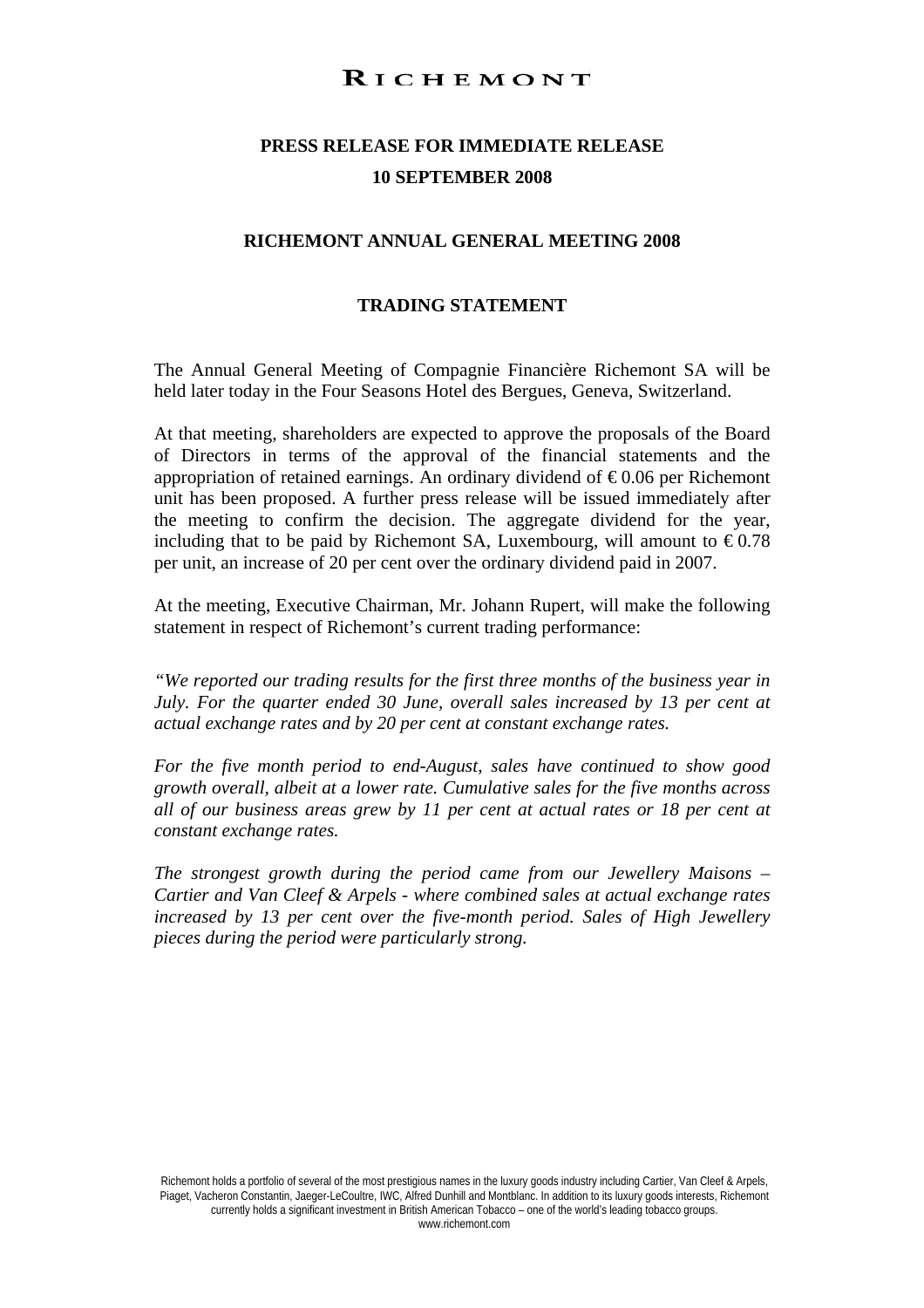*Our specialist watchmakers reported overall growth of 12 per cent during this period. There is a very limited impact from the acquisition of the Roger Dubuis business included in the figure.* 

*Montblanc's sales grew by 2 per cent, with high single digit growth through the Maison's own boutique network offset by lower wholesale sales.* 

*However, the leather and accessories businesses were 5 per cent lower at actual exchange rates, reflecting the more difficult trading environment in this area of the market.* 

*Our other businesses, which include Chloé as well as certain component manufacturing businesses, reported growth of 24 per cent. This was largely due to the impact of acquisitions during the past year, such as the watch case manufacture Donzé-Baume.* 

*From a geographic perspective we have seen good growth in many of our markets. At actual exchange rates, sales in Europe increased by 17 per cent and in the Asia-Pacific region by 19 per cent. Those increases were partly offset by an 8 per cent decrease in Japan. European sales were particularly strong in France, the U.K. and Switzerland, which benefited from strong tourist traffic from emerging market economies.* 

*Sales in the Americas were at the same level as last year, largely due to exchange rate effects. Underlying sales in local currency terms grew by 14 per cent during the five month period. The American market is beginning to show some signs of a slowdown, which is to be expected given the difficulties that the economy is facing.* 

*The impact of the global financial crisis, the high rates of inflation and high commodity prices on our business is difficult to predict. Products and brands positioned at the entry and mid-market price points in the luxury goods industry are experiencing difficult market conditions today. However, to date, the top end of the luxury market – where Richemont's Maisons are predominantly positioned – has not been affected. That is not to say that Richemont is immune from a slowdown but we do believe that we are better placed than many to weather difficult times ahead.* 

*The talents embodied in our Maisons, coupled with Richemont's strong balance sheet with no net debt, even once the recently announced restructuring is completed, give me the confidence to say that, whatever may lie ahead in the short term, Richemont will continue to prosper and grow over the long term."*